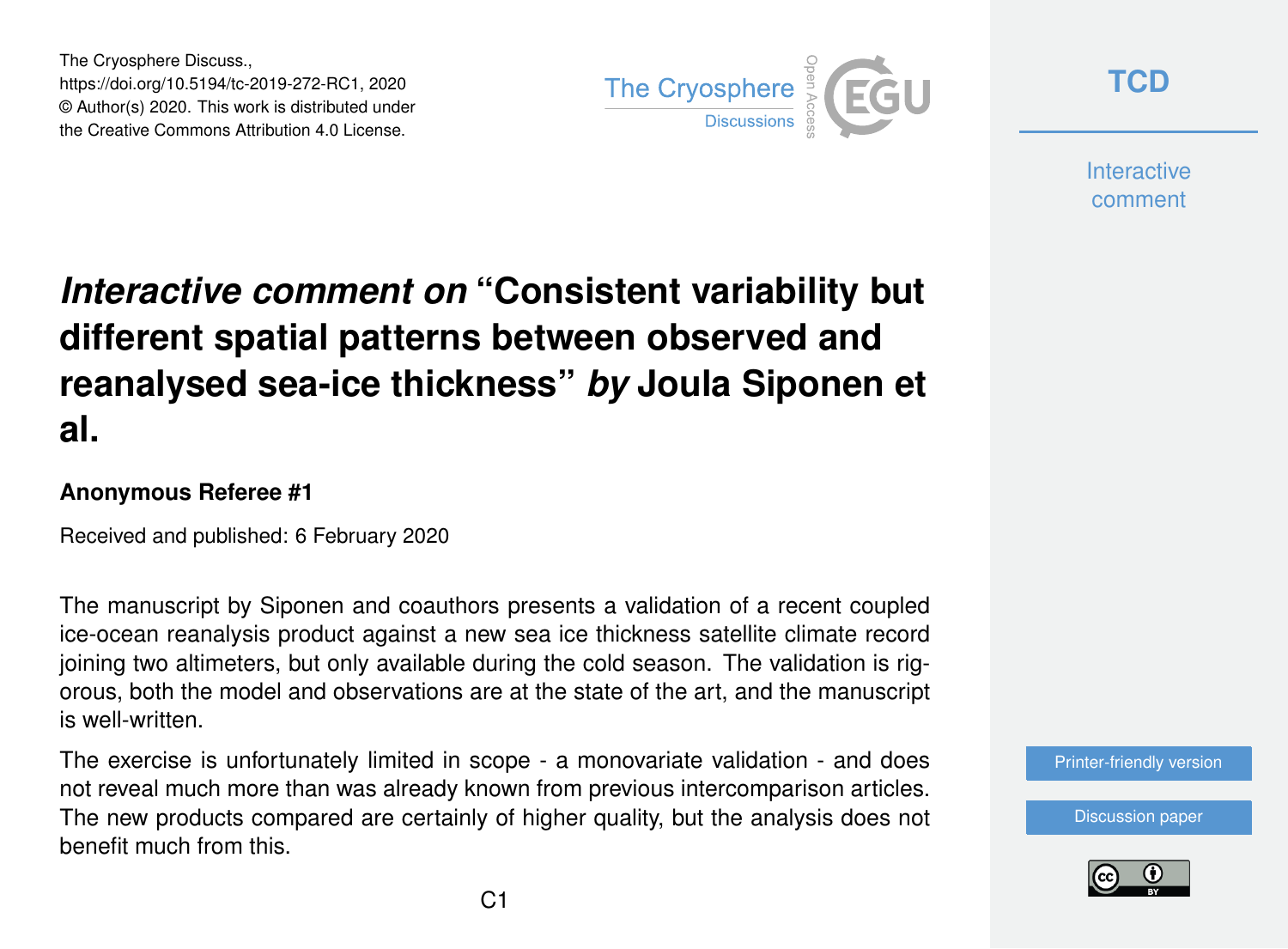This becomes cruelly evident when the authors state the objective of the paper: "Can the ESA CCI sea-ice thickness product be used for the validation of sea ice in the ORAS5 ocean reanalysis during the growth season?", which is not a scientific objective per se.

The results reveal contrasting findings, well summarized in the title, but the analysis is too shallow, only listing non-prioritized factors without pursuing any of them any more than was done in previous literature.

There are multiple ways the study could evolve into a more informative paper: pursue the ice drift issue by calculating volume fluxes between the different regions, extract the local ice production and melt from the model thermodynamics, the sea ice deformations and the data assimilation increments. The thermodynamics could be further pursued as well by comparing the model snow parameters to the Warren climatology and comparing the full yearly cycle of ice thickness against the Beaufort Gyre Exploration Project http://www.whoi.edu/beaufortgyre, these data are freely available. The validation of atmospheric and ocean parameters of relevance for sea ice could be included as well. There are many different directions this paper could evolve to become more informative.

Such additional analysis may represent significant work and I am not confident that this can be done during the review process, I therefore recommend rejection of the paper and resubmission when the analysis has better documented the likely causes for the differences between model and observations.

Detailed comments:

- Abstract l14: Is an RMSE of 1m a sign of good quality? What is the baseline for "good performance"?

- Abstract l15: the causes of differences should be prioritized.
- l97: when assimilating sea ice concentrations, what is the thickness of the "added

**Interactive** comment

[Printer-friendly version](https://www.the-cryosphere-discuss.net/tc-2019-272/tc-2019-272-RC1-print.pdf)

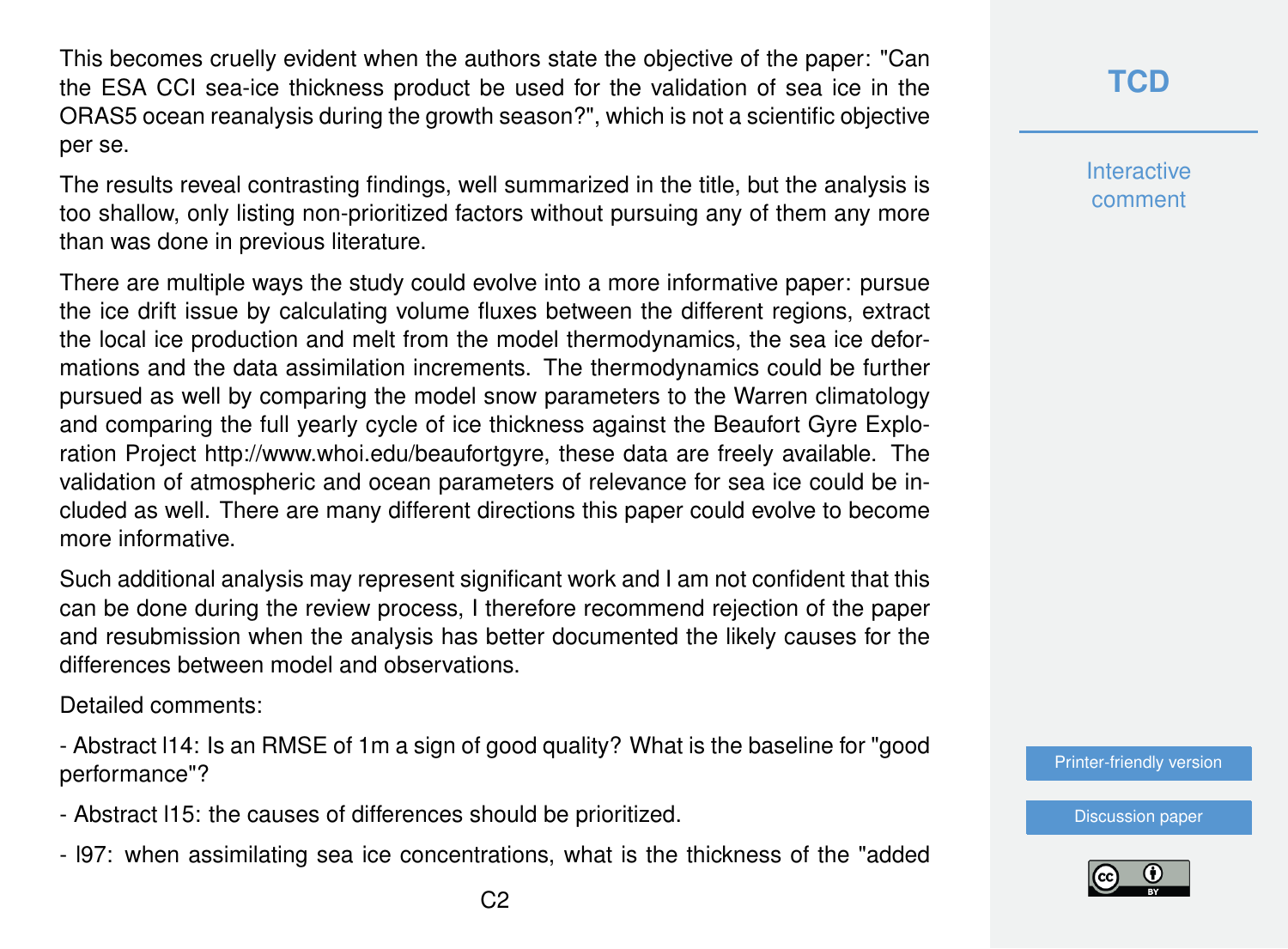ice" and its snow depths?

- l102: What is the "central" ensemble member in this context?

- l126: The orbit of ENVISAT should replace the "track" of ENVISAT.

- l139: I understand that the model concentrations are disregarded here, so talking about "sea ice volume" is misleading because the model volume is a mix of model (thickness) and observations (concentrations). For the sake of clarity, the volume should be replaced by the average thickness.

- l179: Hudson Bay and other semi-enclosed areas receive no ice export from other places so it could be worth concentrating on these areas to evaluate the thermodynamics of the model separately from the dynamics.

- l185 / Table 2: The Norwegian Sea is by definition further south than Svalbard and ice-free. To avoid confusion, the sector should be renamed "Svalbard Area" or maybe "Norwegian Sector" referring to WMO MetOcean areas.

- l192: "coastal polynyas": If the model does not resolve these polynyas, what are the main processes for ice formation in the model?

- l232: The issue of interpolation to the observations or onto the model grid comes twice in the paper, is it important enough to deserve such attention, if yes please indicate the difference in number but if not this text can be shortened.

- l285: Level ice is subject to stresses and undergoes deformations like any other types of ice, so I don't see why there should be no leads in thin ice. The smaller freeboard could be an issue, though.

- l291: "could produce too large drift": you certainly have the model and observed drift available, so these should be compared directly rather than referring to some previous literature.

- l307: have you used negative snow depths in Hudson Bay? If not, what snow depth

## **[TCD](https://www.the-cryosphere-discuss.net/)**

**Interactive** comment

[Printer-friendly version](https://www.the-cryosphere-discuss.net/tc-2019-272/tc-2019-272-RC1-print.pdf)